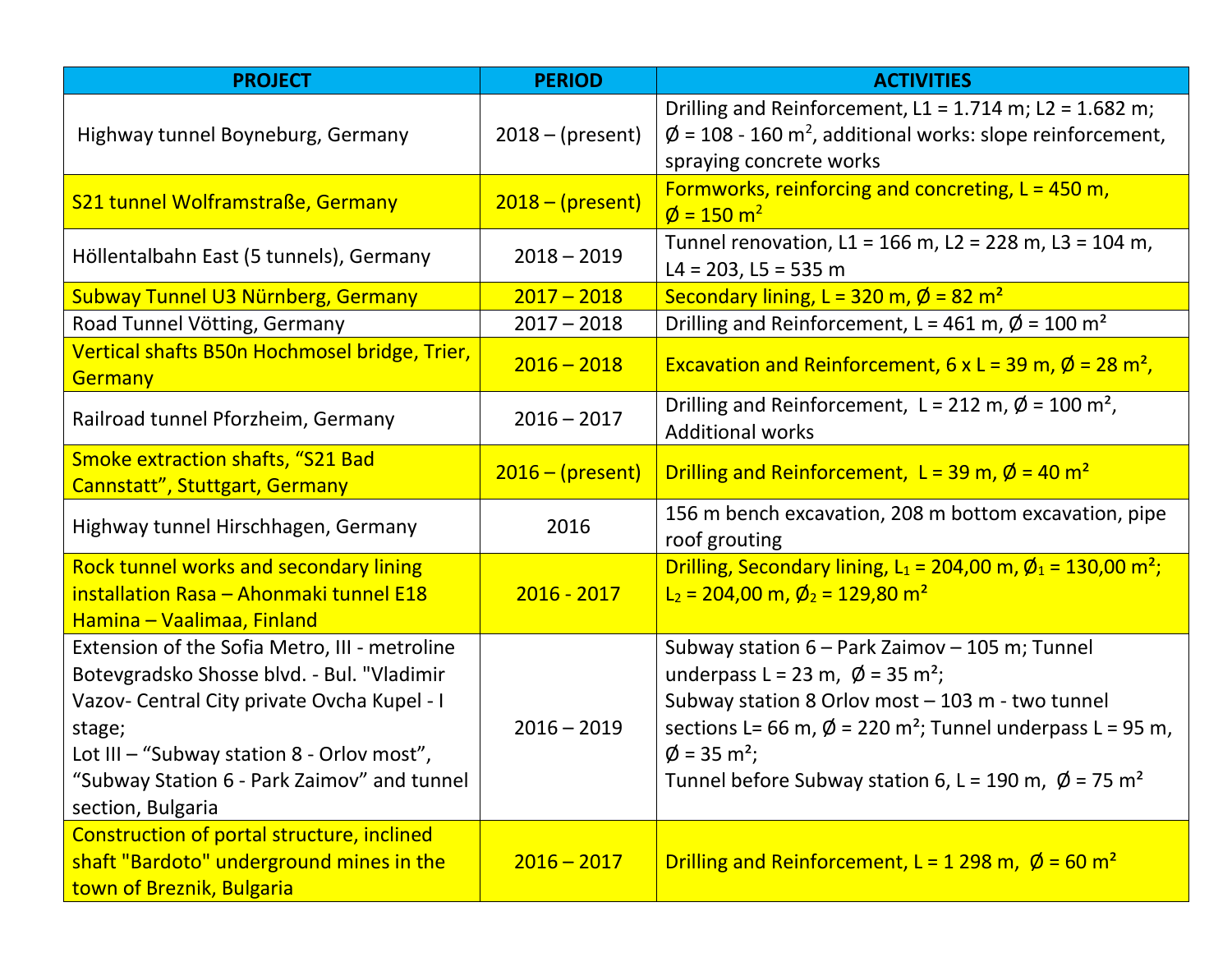| III - 5004 "Gabrovo bypass" from km. 0 +000<br>to km. 31 +000. Tunnel Nº1 from km. 12+<br>420 to km. 12+ 960 | $2016 - 2018$ | Drilling and Reinforcement, L = 540 m, $\phi$ = 66 m <sup>2</sup>                                                                                                                                                           |
|--------------------------------------------------------------------------------------------------------------|---------------|-----------------------------------------------------------------------------------------------------------------------------------------------------------------------------------------------------------------------------|
| Hydrotechnical Tunnel Undurraga, Spain                                                                       | $2015 - 2016$ | Drilling and Reinforcement, L = 1 275 m, $\varnothing$ = 23 m <sup>2</sup>                                                                                                                                                  |
| Railroad Tunnel Burgbergtunnel, Germany                                                                      | 2015          | Drilling and Reinforcement, Secondary lining, L = 307 m,<br>$\phi$ = 130 m <sup>2</sup>                                                                                                                                     |
| Highway tunnel "Tunnel 1", Struma highway,<br>LOT2, Bulgaria                                                 | $2014 - 2015$ | Drilling and Reinforcement, $L_1 = 355$ m, $L_2 = 341$ m,<br>$\phi$ = 91,96 m <sup>2</sup>                                                                                                                                  |
| Highway tunnel "Tunnel 2", Struma highway,<br>LOT2, Bulgaria                                                 | $2014 - 2015$ | Drilling and Reinforcement, $L_1 = 365$ m, $L_2 = 345$ m,<br>$\phi$ = 91,96 m <sup>2</sup>                                                                                                                                  |
| <b>Railroad Tunnel Metzberg, Germany</b>                                                                     | $2014 - 2015$ | Drilling and Reinforcement, $L_1 = 586$ m, $L_2 = 629$ m, $\phi = 48.7$ m <sup>2</sup>                                                                                                                                      |
| Railroad Tunnel Hirschberg, Germany                                                                          | 2014          | Drilling and Reinforcement, L = 505 m, $\varnothing$ = 48,7 m <sup>2</sup>                                                                                                                                                  |
| Railroad Tunnel Falkenberg, Germany                                                                          | $2014 - 2015$ | Drilling and Reinforcement, $L_1 = 2623$ m, L2 = 2619 m,<br>$\phi = 49.6$ m <sup>2</sup>                                                                                                                                    |
| Highway Tunnel Manajle, Serbia                                                                               | $2013 - 2019$ | Drilling and Reinforcement, $L_1 = 1808$ m, L2 = 1800 m,<br>$\phi$ = 105 m <sup>2</sup> .                                                                                                                                   |
| <b>Highway Tunnel Predejane, Serbia</b>                                                                      | $2013 - 2018$ | Drilling and Reinforcement, $L_1 = 870$ m, L2 = 1075 m,<br>$\phi$ = 105 m <sup>2</sup>                                                                                                                                      |
| Subway Tunnel U12, Germany                                                                                   | $2013 - 2014$ | Drilling and Reinforcement, L = 1 670 m, $\phi$ = 43,4 m <sup>2</sup> ,<br>53 m <sup>2</sup> , 126,3 m <sup>2</sup>                                                                                                         |
| Railroad Tunnel El Corno, Spain                                                                              | $2013 - 2016$ | Drilling and Reinforcement, L = 8 000 m, $\varnothing$ = 85 m <sup>2</sup>                                                                                                                                                  |
| <b>Road Tunnel Branichtunnel</b>                                                                             | $2013 - 2014$ | Drilling and Reinforcement, Secondary lining L = 1800 m,<br>$\emptyset$ = 85 – 160 m <sup>2</sup> , Emergency exits, L <sub>1</sub> = 110 m, $\emptyset$ = 20 m <sup>2</sup> ,<br>$L_2 = 110$ m, $\phi = 20$ m <sup>2</sup> |
| <b>Emergency gallery Scheibengipfeltunnel,</b><br>Germany                                                    | $2012 - 2014$ | Drilling and Reinforcement, $L = 1620$ m, $\phi = 20$ m <sup>2</sup>                                                                                                                                                        |
| Highway tunnel Kolsila, Finland                                                                              | 2012 - 2013   | Drilling and Reinforcement, $L_1 = 146$ m, L2 = 158 m,<br>$\phi$ = 122,5 m <sup>2</sup>                                                                                                                                     |
| Railroad tunnel Seiro, Spain                                                                                 | $2012 - 2013$ | Drilling and Reinforcement, L = 1798 m, $\varnothing$ = 85 m <sup>2</sup>                                                                                                                                                   |
| Road tunnel Bühltunnel, Germany                                                                              | 2012 - 2013   | Drilling and Reinforcement, L = 417 m, $\varnothing$ = 87-100 m <sup>2</sup>                                                                                                                                                |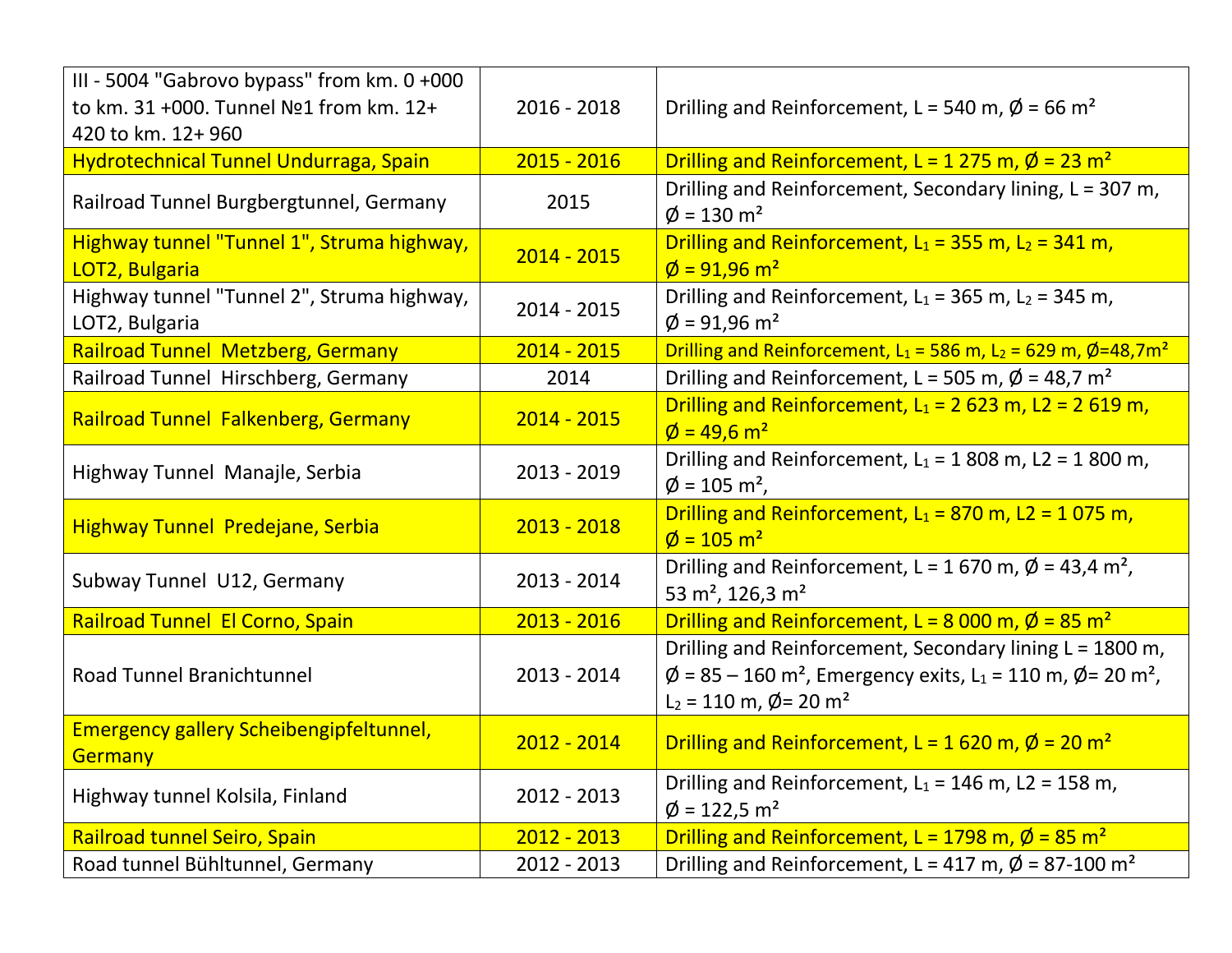| Railroad Tunnel Ganzalai, Spain             | $2011 - 2012$ | Drilling and reinforcement, L = 1 365 m, $\phi$ = 85 m <sup>2</sup>                                                      |
|---------------------------------------------|---------------|--------------------------------------------------------------------------------------------------------------------------|
| Railroad Tunnel San Roman, Spain            | 2011 - 2012   | Drilling and reinforcement, L = 727 m $\emptyset$ = 95 m <sup>2</sup>                                                    |
| Railroad Tunnel Marrageruena, Spain         | $2011 - 2012$ | Drilling and reinforcement, L = 326 m $\emptyset$ = 85 m <sup>2</sup>                                                    |
| Railroad Tunnel Aldaba Txiki, Spain         | 2011 - 2013   | Drilling and reinforcement, L = 650 m, $\phi$ = 115 m <sup>2</sup>                                                       |
| Railroad Tunnel Auzo Txikia, Spain          | $2011 - 2013$ | Drilling and reinforcement, L = 170 m, $\varnothing$ = 115 m <sup>2</sup>                                                |
| Road Tunnel Taurito, Spain                  | 2010 - 2011   | Drilling and reinforcement, L = 2 800 m, $\phi$ = 94 m <sup>2</sup>                                                      |
| Road Tunnel Mogan, Spain                    | $2009 - 2010$ | Drilling and reinforcement, L = 1250 m, $\varnothing$ = 94 m <sup>2</sup>                                                |
| Road Tunnel Eje de Belante, Spain           | 2009 - 2009   | Drilling and reinforcement, L = 400 m, $\phi$ = 92 m <sup>2</sup>                                                        |
| Hydrotechnical Tunnel Barxeta, Spain        | $2008 - 2010$ | Drilling and reinforcement, L = 1 438 m, $\phi$ = 20.25 m <sup>2</sup>                                                   |
| Railroad Tunnel Castro, Spain               | 2007 - 2008   | Drilling and reinforcement, L = 475 m, $\varnothing$ = 85 - 90 m <sup>2</sup>                                            |
| Railroad Tunnel Nocedo, Spain               | $2007 - 2008$ | Drilling and reinforcement, L = 625 m, $\varnothing$ = 85 m <sup>2</sup>                                                 |
| Railroad Tunnel Alba, Spain                 | 2007 - 2008   | Drilling and reinforcement, L = 1 050 m, $\phi$ = 90 m <sup>2</sup>                                                      |
| Road Tunnel Arlaban, Spain                  | $2006 - 2008$ | Drilling and reinforcement, Concrete lining 2 tunnel pipes:                                                              |
|                                             |               | $L_1$ = 3350 m, L <sub>2</sub> = 3350 m, $\phi$ = 105 m <sup>2</sup>                                                     |
| Railroad tunnel Guadarrama Sur, Spain       | 2005 - 2006   | Drilling and reinforcement of service galleries, L = 3400 m,<br>$\phi = 40 \text{ m}^2$                                  |
|                                             |               | Drilling and reinforcement, Inner concrete lining, L = 5 200                                                             |
| <b>Road Tunnel Vielha, Spain</b>            | $2003 - 2008$ | $m, \phi = 127 \text{ m}^2$                                                                                              |
| Subway Tunnel MS8, Bulgaria                 | $2010 - 2011$ | Drilling and reinforcement, Primary and secondary lining,<br>L = 108.7 m, $\phi$ = 259 m <sup>2</sup>                    |
|                                             |               | Drilling and reinforcement, Emergency exits, $L = 3030$ m,                                                               |
| <b>Railroad Tunnel Silberberg, Germany</b>  | $2010 - 2011$ | $\phi$ = 35 m <sup>2</sup>                                                                                               |
| Subway Tunnel MS13 to MS18, Bulgaria        | $2010 - 2011$ | Drilling and reinforcement, Primary and secondary lining,                                                                |
| Railroad Tunnel Masserberg, Germany         | $2010 - 2011$ | L = 2 × 365 m, $\phi$ = 35 m <sup>2</sup><br>Drilling and reinforcement, L = 1 051 m, $\varnothing$ = 130 m <sup>2</sup> |
|                                             |               |                                                                                                                          |
| Subway Tunnel MS18 to MS19, Bulgaria        | $2010 - 2011$ | Drilling and reinforcement, Primary and secondary lining,<br>L = 375.20 m, $\phi$ = 75 m <sup>2</sup>                    |
| <b>Railroad Tunnel Rehberg, Germany</b>     | $2010 - 2011$ | Drilling and reinforcement, L = 562 m, $\varnothing$ = 130 m <sup>2</sup>                                                |
| Road Tunnel Taurito, Spain                  | $2010 - 2011$ | Drilling and reinforcement, L = 2 800 m, $\phi$ = 94 m <sup>2</sup>                                                      |
| Vyara Inclined Gallery, Chelopech, Bulgaria | $2010 - 2011$ | Drilling and reinforcement,                                                                                              |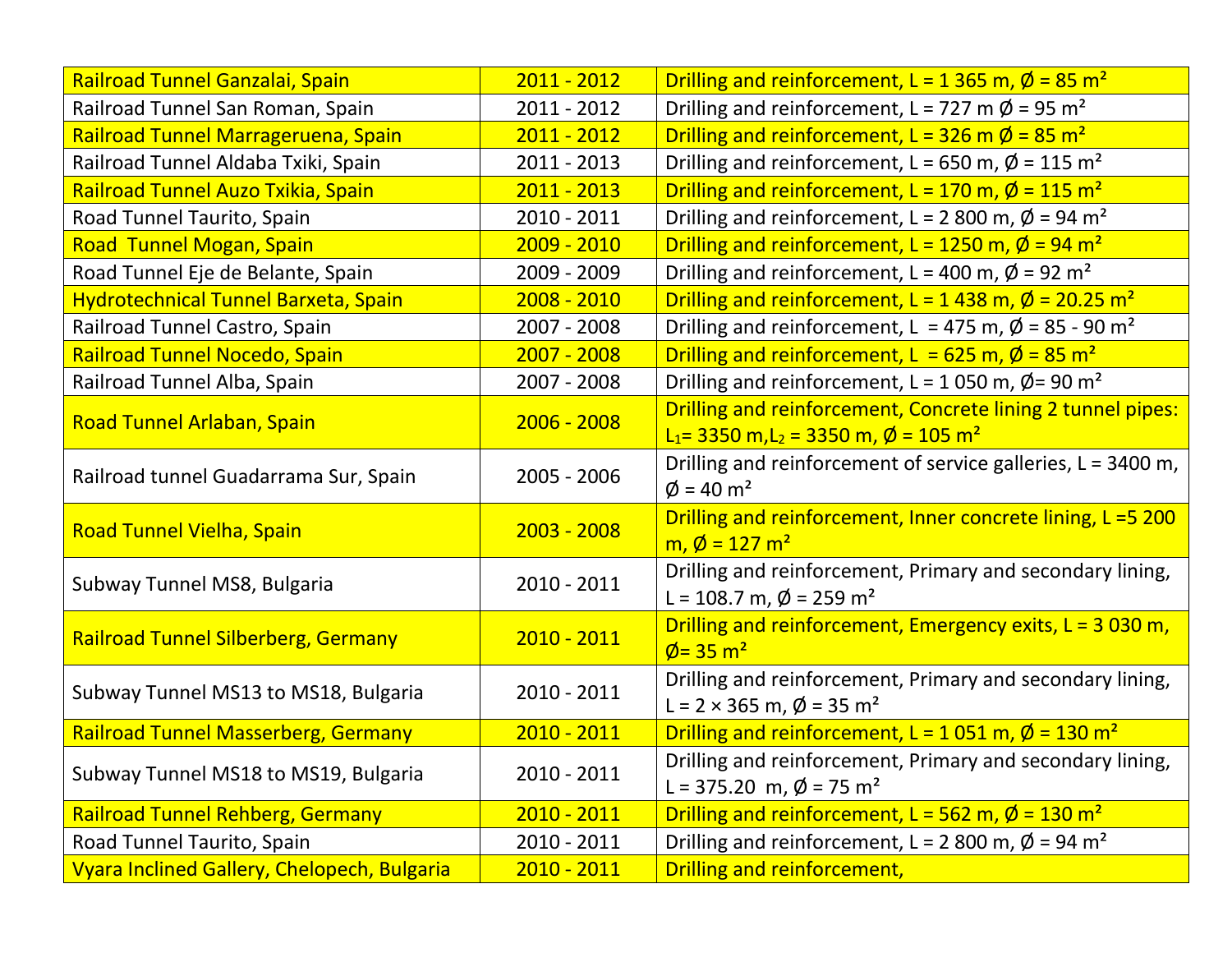|                                                    |               | Tunnel: L = 1 200 m, $\phi$ = 22 ÷ 33 m <sup>2</sup>                                                                                                                         |
|----------------------------------------------------|---------------|------------------------------------------------------------------------------------------------------------------------------------------------------------------------------|
|                                                    |               | Bypass: L = 162 m, $\phi$ = 22 ÷ 33 m <sup>2</sup><br>6 Niches: L = 105.6 m, $\phi$ = 22 m <sup>2</sup>                                                                      |
| Road Tunnel Ampelia, Greece                        | $2010 - 2010$ | Drilling and reinforcement, Primary and secondary lining,<br>L = 500 m, $\phi$ = 90 m <sup>2</sup>                                                                           |
| Road Tunnel T2, Lamia, Greece                      | $2010 - 2010$ | Drilling and reinforcement, Primary and secondary lining,<br>L= 1 000 m, Ø = 65 m <sup>2</sup>                                                                               |
| Subway Tunnel MS10 to MS11, Bulgaria               | $2009 - 2010$ | Drilling and reinforcement, Primary and secondary lining,<br>L = 792 m, $\phi$ = 75 m <sup>2</sup>                                                                           |
| Road Tunnel Mogan, Spain                           | $2009 - 2010$ | Drilling and reinforcement, L = 1250 m, $\varnothing$ = 94 m <sup>2</sup>                                                                                                    |
| Road Tunnel Eje de Belante, Spain                  | 2009 - 2009   | Drilling and reinforcement, L = 400 m, $\varnothing$ = 92 m <sup>2</sup>                                                                                                     |
| Road Tunnel Barxeta, Spain                         | $2008 - 2010$ | Drilling and reinforcement, L = 1 438 m, $\phi$ = 20.25 m <sup>2</sup>                                                                                                       |
| Railroad Tunnel Blessberg Nord LOT 3,<br>Germany   | 2008 - 2012   | Drilling and reinforcement, Tunnels Blesberg Nord and<br>Goldberg, L = 4 784 m, $\phi$ = 130 m <sup>2</sup><br>Emergency exits: L = 2 100 m, $\phi$ = 27 ÷ 55 m <sup>2</sup> |
| <b>Road Tunnel Castro, Spain</b>                   | $2007 - 2008$ | Drilling and reinforcement, L = 475 m, $\varnothing$ = 85 - 90 m <sup>2</sup>                                                                                                |
| Road Tunnel Nocedo, Spain                          | 2007 - 2008   | Drilling and reinforcement, L = 625 m, $\phi$ = 85 m <sup>2</sup>                                                                                                            |
| <b>Road Tunnel Alba, Spain</b>                     | $2007 - 2008$ | Drilling and reinforcement, L = 1 050 m, $\phi$ = 90 m <sup>2</sup>                                                                                                          |
| Railroad Tunnel "Blessberg Süd", lot 2,<br>Germany | 2007 - 2008   | Drilling and reinforcement, Tunnel Blessberg Süd: L = 4<br>663 m, $\phi$ = 130 m <sup>2</sup><br>Emergency exits: L = 2 377 m $\phi$ = 27 ÷ 55 m <sup>2</sup>                |
| Road tunnel Schmücketunnel, Germany                | $2007 - 2008$ | Drilling and reinforcement, Concrete lining, $L_1 = 1720$ m,<br>$L_2$ = 1 729 m, $\emptyset$ 1,2 = 104.9 ÷ 147.1 m <sup>2</sup>                                              |
| Road Tunnel Arlaban, Spain                         | 2006 - 2008   | Drilling and reinforcement, Concrete lining 2 tunnel pipes:<br>L <sub>1</sub> = 3350 m, L <sub>2</sub> = 3350 m, $\phi$ = 105 m <sup>2</sup>                                 |
| Railroad tunnel Guadarrama Sur, Spain              | $2005 - 2006$ | Drilling and reinforcement of service galleries, L = 3400 m,<br>$\phi = 40 \text{ m}^2$                                                                                      |
| Hydro Tunnel HPP Tzankov kamak, Bulgaria           | $2005 - 2006$ | Drilling and reinforcement, L = 493 m, $\phi$ = 49 m <sup>2</sup>                                                                                                            |
| Hydro Tunnel HPP Tzankov kamak, Bulgaria           | $2005 - 2006$ | Drilling and reinforcement, L = 526 m, $\varnothing$ = 40 m <sup>2</sup>                                                                                                     |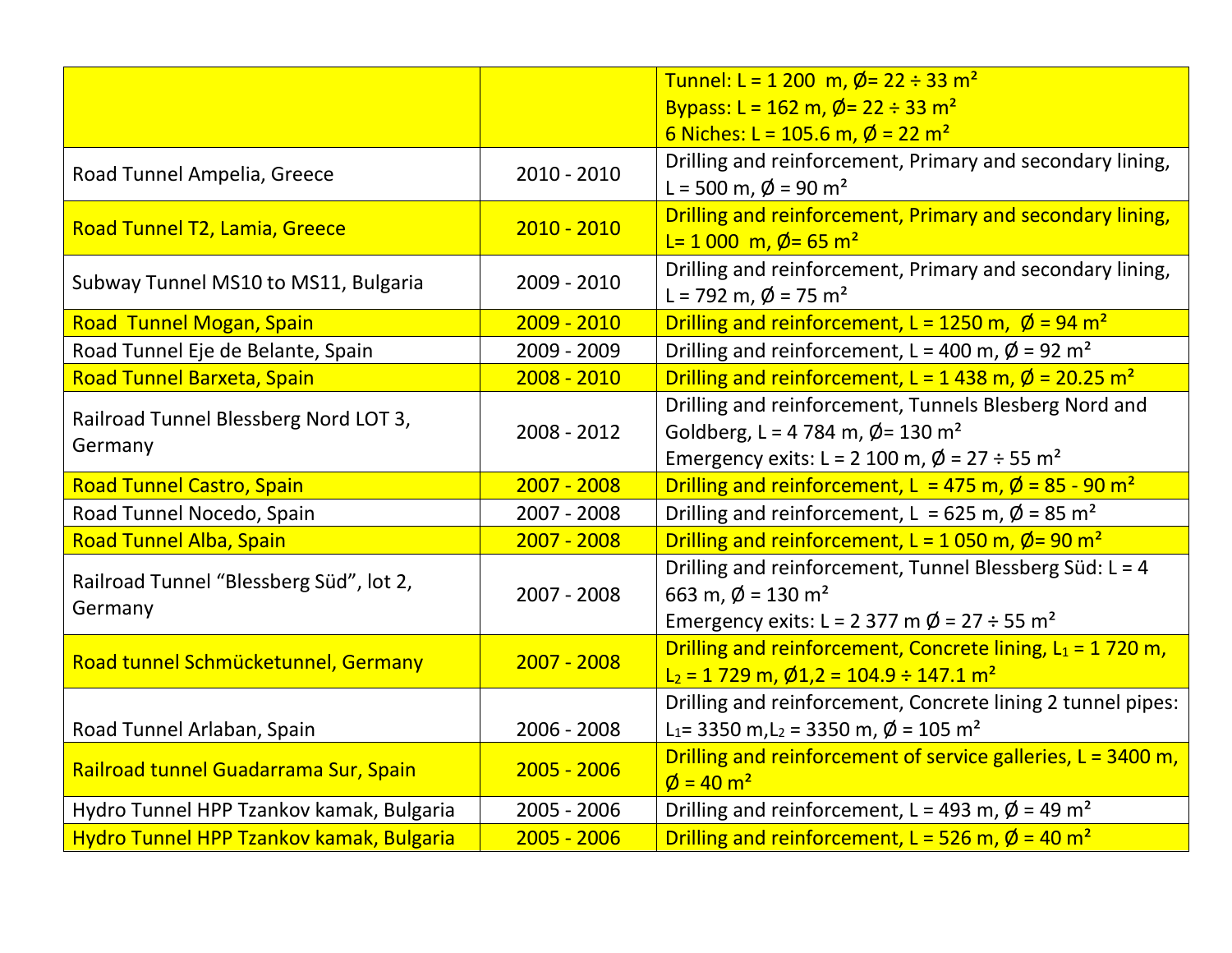| Road tunnel Gevelsberg, Germany            | 2004 - 2005         | Drilling, reinforcement, Inner concrete lining, L = 305 m,<br>$\phi$ = 122 m <sup>2</sup>         |
|--------------------------------------------|---------------------|---------------------------------------------------------------------------------------------------|
| Road tunnel HPP Tzankov kamak, Bulgaria    | $2004 - 2005$       | Drilling and reinforcement, Concrete lining, L = 220 m,<br>$\phi = 30 \text{ m}^2$                |
| Hydro Tunnel Yadenica [II stage], Bulgaria | $2004 - 2004$       | Drilling and reinforcement, Concrete lining, L = 250 m,<br>$\phi$ = 48.95 m <sup>2</sup>          |
| <b>Road Tunnel Vielha, Spain</b>           | $2003 - 2008$       | Drilling and reinforcement, Inner concrete lining, L = 5 200<br>m, $\phi = 127 \text{ m}^2$       |
| Subway tunnel Bochum, Germany              | 2002 - 2004         | Drilling and reinforcement, Concrete lining, $L = 2 \times 550$ m,<br>$\phi = 36$ m <sup>2</sup>  |
| <b>Burgholz Tunnel, Germany</b>            | $2002 - 2004$       | Drilling and reinforcement, Concrete lining, $L = 2 \times 1730$<br>$m \phi = 144 m^2$            |
| Hydro Tunnel Yadenica [I stage], Bulgaria  | $2001 - 2003$       | Drilling and reinforcement, Concrete lining, L = 85 m,<br>$\phi$ = 48.95 m <sup>2</sup>           |
| <b>Hydro Tunnel HPP Madan, Bulgaria</b>    | $2001 - 2003$       | Drilling and reinforcement, Concrete lining, L = 365 m,<br>$\phi = 56 \text{ m}^2$                |
| Hydro Tunnel HPP Ogosta, Bulgaria          | $2001 - 2003$       | Drilling and reinforcement, Concrete lining, L = 44.50 m,<br>$\phi$ = 9.63 m <sup>2</sup>         |
| Railroad tunnel Egge, Germany              | $2000 - 2002$       | Drilling and reinforcement, Concrete lining, $L = 3,100$ m,<br>$\phi = 144 \text{ m}^2$           |
| Hydro Tunnel HPP Madan, Bulgaria           | $2000 - 2001$       | Drilling and reinforcement, Concrete lining, L = 293 m,<br>$\phi$ = 56 m <sup>2</sup>             |
| <b>Hydro Tunnel HPP Madan, Bulgaria</b>    | 1999 - 2000         | Drilling and reinforcement, Concrete lining, L = 220 m,<br>$\phi = 30 \text{ m}^2$                |
| Railroad tunnel Deesener Wald, Germany     | 1998 - 2000         | Drilling and reinforcement, Concrete lining, $L = 1970$ m,<br>$\phi$ = 144 m <sup>2</sup>         |
| Railroad tunnel Idstein, Germany           | <u> 1997 - 1999</u> | Drilling and reinforcement, Concrete lining, L = 965 m,<br>$\phi = 144 \text{ m}^2$               |
| Highway tunnel Hemberg, Germany            | 1996 - 1997         | Drilling and reinforcement, Concrete lining, $L = 2 \times 440$ m,<br>$\phi$ = 114 m <sup>2</sup> |